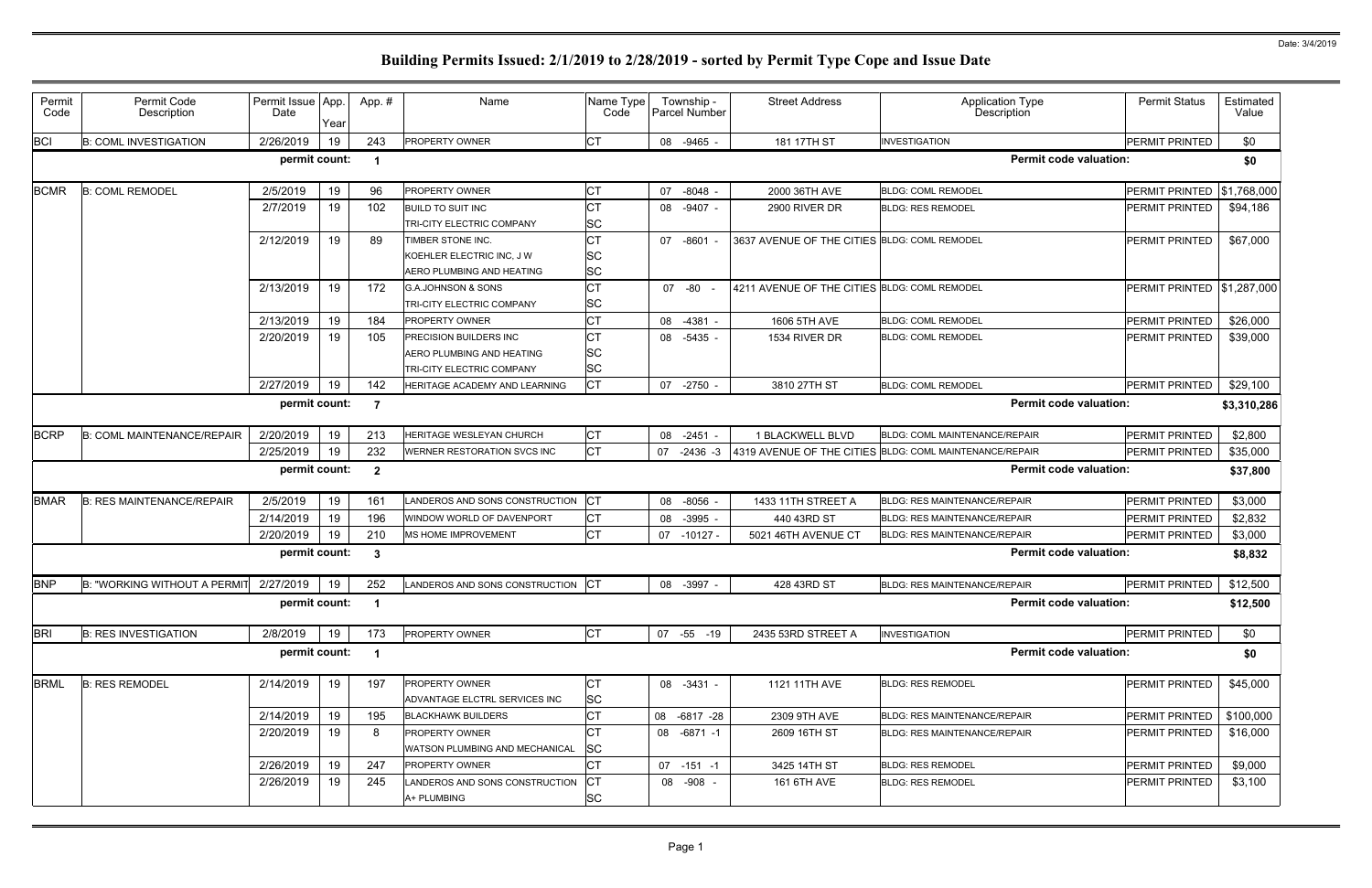| Permit<br>Code                                                            | Permit Code<br>Description      | Permit Issue App.<br>Date | Year | App. #                  | Name                                                                                                                                                       | Name Type<br>Code                                             | Township -<br><b>Parcel Number</b> | <b>Street Address</b>                        | Application Type<br>Description     | <b>Permit Status</b>  | Estimated<br>Value |
|---------------------------------------------------------------------------|---------------------------------|---------------------------|------|-------------------------|------------------------------------------------------------------------------------------------------------------------------------------------------------|---------------------------------------------------------------|------------------------------------|----------------------------------------------|-------------------------------------|-----------------------|--------------------|
|                                                                           |                                 | permit count:             |      | 5                       |                                                                                                                                                            |                                                               |                                    |                                              | <b>Permit code valuation:</b>       |                       | \$173,100          |
| <b>BRRF</b>                                                               | <b>B: RES ROOFING</b>           | 2/13/2019                 | 19   | 185                     | MIDWEST COMPLETE CONSTRUCTION                                                                                                                              | <b>ICT</b>                                                    | 08 -8054 -                         | 1425 11TH STREET A                           | <b>BLDG: RES MAINTENANCE/REPAIR</b> | PERMIT PRINTED        | \$5,500            |
|                                                                           |                                 | 2/27/2019                 | 19   | 252                     | LANDEROS AND SONS CONSTRUCTION CT                                                                                                                          |                                                               | 08 - 3997                          | 428 43RD ST                                  | <b>BLDG: RES MAINTENANCE/REPAIR</b> | PERMIT PRINTED        | \$12,500           |
|                                                                           |                                 | permit count:             |      | $\overline{\mathbf{2}}$ |                                                                                                                                                            |                                                               |                                    |                                              | <b>Permit code valuation:</b>       |                       | \$18,000           |
| <b>BRSD</b>                                                               | <b>B: RES SIDING</b>            | 2/4/2019                  | 19   | 152                     | PALMER CONSTRUCTION                                                                                                                                        | <b>CT</b>                                                     | 08 -710 -                          | 2407 12TH AVE                                | <b>BLDG: RES MAINTENANCE/REPAIR</b> | PERMIT PRINTED        | \$7,400            |
|                                                                           |                                 | 2/13/2019                 | 19   | 185                     | MIDWEST COMPLETE CONSTRUCTION                                                                                                                              | <b>CT</b>                                                     | 08 -8054                           | 1425 11TH STREET A                           | <b>BLDG: RES MAINTENANCE/REPAIR</b> | <b>PERMIT PRINTED</b> | \$5,500            |
|                                                                           |                                 | 2/22/2019                 | 19   | 228                     | GREEN VALLEY CONSTRUCTION INC.                                                                                                                             | <b>CT</b>                                                     | 08 -6188 -A                        | 4115 7TH AVE                                 | <b>BLDG: RES MAINTENANCE/REPAIR</b> | PERMIT PRINTED        | \$9,800            |
|                                                                           |                                 | permit count:             |      | $\mathbf{3}$            |                                                                                                                                                            |                                                               |                                    |                                              | <b>Permit code valuation:</b>       |                       | \$22,700           |
| BSPK                                                                      | <b>B: COML SPRINKLER SYSTEM</b> | 2/28/2019                 | 19   | 262                     | CONTINENTAL FIRE SPRINKLER CO                                                                                                                              | <b>CT</b>                                                     | 07 -11815 -                        | 1610 39TH AVE                                | <b>BLDG: SPRINKLER SYSTEM</b>       | PERMIT PRINTED        | \$3,925            |
|                                                                           |                                 | permit count:             |      | -1                      |                                                                                                                                                            |                                                               |                                    |                                              | <b>Permit code valuation:</b>       |                       | \$3,925            |
| <b>BTF</b>                                                                | <b>B: COML INTERIOR FINISH</b>  | 2/5/2019                  | 18   | 2725                    | INNOVATIVE CONSTRUCTION CONCEP<br><b>SCHEBLER COMPANY</b><br>M&J ELECTRIC & GENERAL CONTRAC<br>TRI-CITY ELECTRIC COMPANY<br>M&J ELECTRIC & GENERAL CONTRAC | <b>CT</b><br><b>SC</b><br><b>SC</b><br><b>SC</b><br><b>SC</b> | 07 -15145 -                        | 3918 16TH ST                                 | <b>BLDG: COML INTERIOR FINISH</b>   | <b>PERMIT PRINTED</b> | \$150,000          |
| <b>Permit code valuation:</b><br>permit count:<br>$\overline{\mathbf{1}}$ |                                 |                           |      |                         |                                                                                                                                                            |                                                               |                                    |                                              |                                     |                       | \$150,000          |
| DRN1                                                                      | ENG: CLASS 1 DRAINAGE           | 2/13/2019                 | 19   | 172                     | <b>G.A.JOHNSON &amp; SONS</b><br>TRI-CITY ELECTRIC COMPANY                                                                                                 | <b>CT</b><br><b>SC</b>                                        | 07 -80                             | 4211 AVENUE OF THE CITIES BLDG: COML REMODEL |                                     | PERMIT PRINTED        | \$1,287,000        |
|                                                                           |                                 | permit count:             |      | -1                      |                                                                                                                                                            |                                                               |                                    |                                              | <b>Permit code valuation:</b>       |                       | \$1,287,000        |
| EС                                                                        | E: COML ELECTRICAL              | 2/4/2019                  | 19   | 98                      | DEJAGER CONSTRUCTION, INC<br>LIGHTING MAINTENANCE INC<br><b>LIGHTING MAINTENANCE INC</b>                                                                   | <b>CT</b><br><b>SC</b><br><b>SC</b>                           | 07 -12835 -                        | 4555 16TH ST                                 | <b>BLDG: COML REMODEL</b>           | <b>PERMIT PRINTED</b> | \$588,000          |
|                                                                           |                                 | 2/5/2019                  | 19   | 160                     | <b>BLACKHAWK ELECTRIC ENTERPRISES</b>                                                                                                                      | ICT                                                           | 07 -14547 -                        | 3901 41ST AVENUE DR                          | <b>ELEC: REPAIR</b>                 | <b>PERMIT PRINTED</b> | \$1,500            |
|                                                                           |                                 | 2/7/2019                  | 19   | 102                     | <b>BUILD TO SUIT INC</b><br>TRI-CITY ELECTRIC COMPANY                                                                                                      | <b>CT</b><br><b>SC</b>                                        | 08 -9407 -                         | 2900 RIVER DR                                | <b>BLDG: RES REMODEL</b>            | <b>PERMIT PRINTED</b> | \$94,186           |
|                                                                           |                                 | 2/11/2019                 | 18   | 2725                    | INNOVATIVE CONSTRUCTION CONCEP<br><b>SCHEBLER COMPANY</b><br>M&J ELECTRIC & GENERAL CONTRAC<br>TRI-CITY ELECTRIC COMPANY<br>M&J ELECTRIC & GENERAL CONTRAC | <b>CT</b><br><b>SC</b><br><b>SC</b><br><b>SC</b><br><b>SC</b> | 07 -15145 -                        | 3918 16TH ST                                 | <b>BLDG: COML INTERIOR FINISH</b>   | <b>PERMIT PRINTED</b> | \$150,000          |
|                                                                           |                                 | 2/13/2019                 | 19   | 89                      | TIMBER STONE INC.<br>KOEHLER ELECTRIC INC, J W<br>AERO PLUMBING AND HEATING                                                                                | <b>CT</b><br><b>SC</b><br><b>SC</b>                           | 07 -8601 -                         | 3637 AVENUE OF THE CITIES BLDG: COML REMODEL |                                     | <b>PERMIT PRINTED</b> | \$67,000           |
|                                                                           |                                 | 2/13/2019                 | 18   | 1809                    | HERITAGE WESLEYAN CHURCH<br><b>CRAWFORD HEATING &amp; COOLING</b><br>CRAWFORD COMPANY                                                                      | <b>CT</b><br><b>SC</b><br><b>SC</b>                           | 08 -2451 -                         | 1 BLACKWELL BLVD                             | <b>BLDG: COML REMODEL</b>           | <b>PERMIT PRINTED</b> | \$27,500           |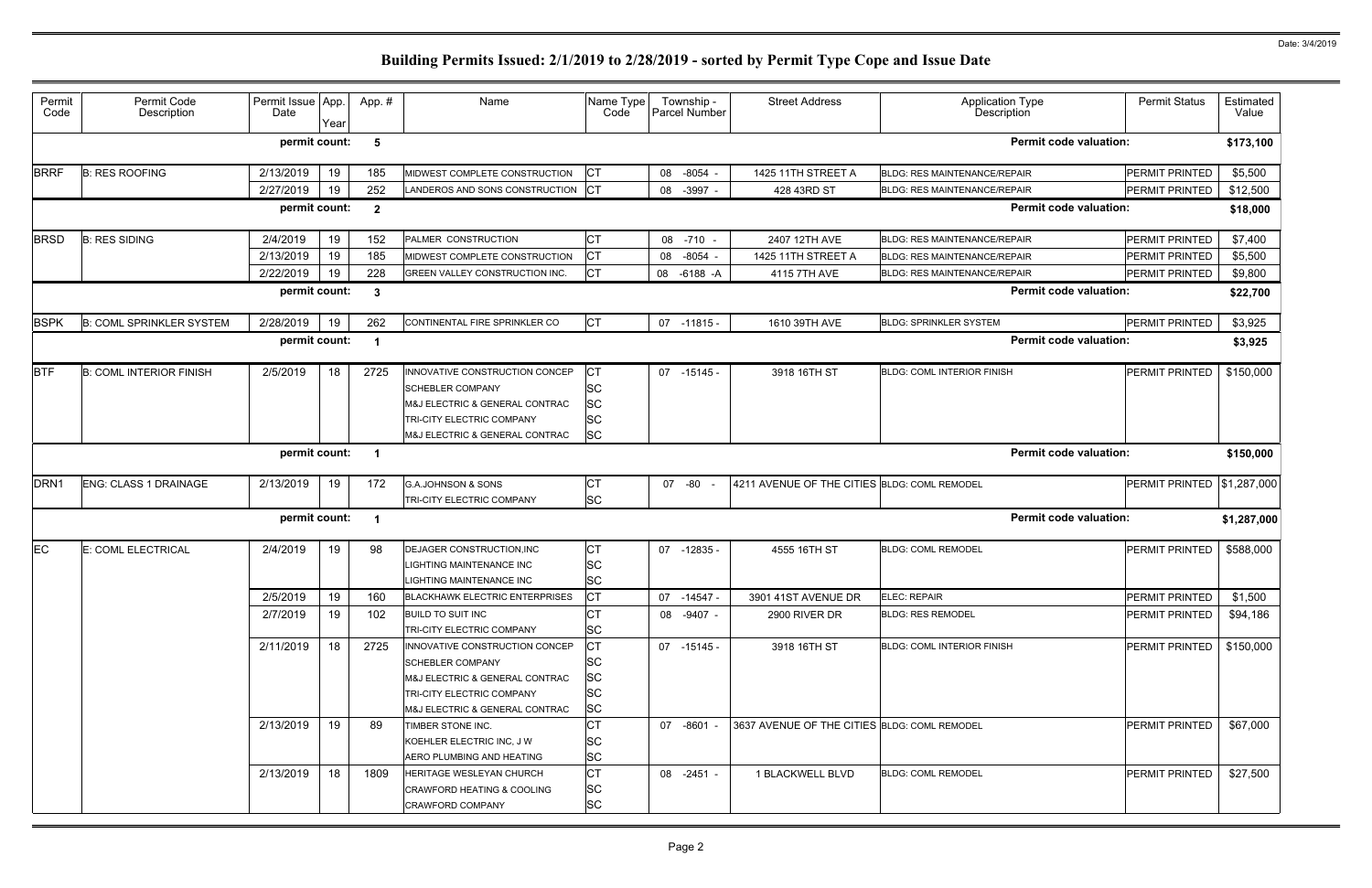| Permit<br>Code                                    | Permit Code<br>Description | Permit Issue App.<br>Date | Year | App.#          | Name                                                                                                                                                       | Name Type<br>Code                                      |  | Township -<br>Parcel Number | <b>Street Address</b>                        | <b>Application Type</b><br>Description       | <b>Permit Status</b>    | Estimated<br>Value |
|---------------------------------------------------|----------------------------|---------------------------|------|----------------|------------------------------------------------------------------------------------------------------------------------------------------------------------|--------------------------------------------------------|--|-----------------------------|----------------------------------------------|----------------------------------------------|-------------------------|--------------------|
| EC                                                | E: COML ELECTRICAL         | 2/13/2019                 | 18   | 1809           | TRI-CITY ELECTRIC COMPANY                                                                                                                                  | <b>SC</b>                                              |  | 08 -2451 -                  | 1 BLACKWELL BLVD                             | <b>BLDG: COML REMODEL</b>                    | PERMIT PRINTED          | \$27,500           |
|                                                   |                            | 2/14/2019                 | 18   | 2725           | INNOVATIVE CONSTRUCTION CONCEP<br><b>SCHEBLER COMPANY</b><br>M&J ELECTRIC & GENERAL CONTRAC<br>TRI-CITY ELECTRIC COMPANY<br>M&J ELECTRIC & GENERAL CONTRAC | СT<br><b>SC</b><br><b>SC</b><br><b>SC</b><br><b>SC</b> |  | 07 -15145 -                 | 3918 16TH ST                                 | BLDG: COML INTERIOR FINISH                   | PERMIT PRINTED          | \$150,000          |
|                                                   |                            | 2/22/2019                 | 19   | 226            | TRI-CITY ELECTRIC COMPANY                                                                                                                                  | <b>CT</b>                                              |  | 08 -2451 -                  | 1 BLACKWELL BLVD                             | ELEC: WIRING, MISC                           | PERMIT PRINTED          | \$1,500            |
|                                                   |                            | 2/28/2019                 | 19   | 172            | <b>G.A.JOHNSON &amp; SONS</b><br>TRI-CITY ELECTRIC COMPANY                                                                                                 | <b>CT</b><br><b>SC</b>                                 |  | 07 -80 -                    | 4211 AVENUE OF THE CITIES BLDG: COML REMODEL |                                              | PERMIT PRINTED          | \$1,287,000        |
|                                                   |                            | 2/28/2019                 | 19   | 105            | PRECISION BUILDERS INC<br>AERO PLUMBING AND HEATING<br>TRI-CITY ELECTRIC COMPANY                                                                           | <b>CT</b><br><b>SC</b><br><b>SC</b>                    |  | 08 -5435 -                  | 1534 RIVER DR                                | <b>BLDG: COML REMODEL</b>                    | <b>PERMIT PRINTED</b>   | \$39,000           |
| <b>Permit code valuation:</b><br>permit count: 10 |                            |                           |      |                |                                                                                                                                                            |                                                        |  |                             |                                              |                                              |                         |                    |
| ER                                                | E: RES ELECTRICAL          | 2/4/2019                  | 19   | 138            | MAINTENANCE PRO TEAM<br>RGS ELECTRIC COMPANY                                                                                                               | <b>CT</b><br><b>SC</b>                                 |  | 08 -8054 -                  | 1425 11TH STREET A                           | <b>BLDG: RES REMODEL</b>                     | PERMIT PRINTED          | \$34,200           |
|                                                   |                            | 2/12/2019                 | 19   | 181            | ADVANTAGE ELCTRL SERVICES INC                                                                                                                              | <b>CT</b>                                              |  | 08 -3423 -                  | 720 11TH STREET A                            | ELEC: SERVICE                                | <b>FINAL INSPECTION</b> | \$500              |
|                                                   |                            | 2/12/2019                 | 19   | 180            | ADVANTAGE ELCTRL SERVICES INC                                                                                                                              | <b>CT</b>                                              |  | 08 - 3424 -                 | 714 11TH STREET A                            | ELEC: SERVICE                                | <b>FINAL INSPECTION</b> | \$500              |
|                                                   |                            | 2/12/2019                 | 19   | 182            | CARDINAL ELECTRIC COMPANY                                                                                                                                  | <b>CT</b>                                              |  | 08 -6699 -59                | 535 29TH AVE                                 | ELEC: SERVICE                                | <b>FINAL INSPECTION</b> | \$0                |
|                                                   |                            | 2/13/2019                 | 19   | 62             | SERVPRO OF DAV.-BETTENDORF<br>KOEHLER ELECTRIC INC, J W                                                                                                    | <b>CT</b><br><b>SC</b>                                 |  | 08 -119 -                   | 1808 12TH AVE                                | <b>BLDG: RES REMODEL</b>                     | PERMIT PRINTED          | \$157,616          |
|                                                   |                            | 2/13/2019                 | 19   | 183            | KOEHLER ELECTRIC INC, J W<br>KOEHLER ELECTRIC INC, J W                                                                                                     | <b>CT</b><br><b>SC</b>                                 |  | 08 -5195 -                  | 1333 15TH STREET A                           | ELEC: WIRING, MISC                           | <b>FINAL INSPECTION</b> | \$0                |
|                                                   |                            | 2/21/2019                 | 18   | 1123           | <b>PROPERTY OWNER</b><br>ALWAYS PLUMBING<br>H A ELECTRIC COMPANY                                                                                           | lст<br><b>SC</b><br><b>SC</b>                          |  | 07 -548 -                   | 4110 24TH AVE                                | <b>BLDG: RES REMODEL</b>                     | <b>PERMIT PRINTED</b>   | \$12,000           |
|                                                   |                            | 2/22/2019                 | 19   | 227            | PIZANO ELECTRIC INC                                                                                                                                        | <b>CT</b>                                              |  | 08 -3997 -                  | 428 43RD ST                                  | ELEC: SERVICE                                | PERMIT PRINTED          | \$6,600            |
|                                                   |                            | 2/28/2019                 | 19   | 261            | TRINITY ELECTRIC                                                                                                                                           | <b>CT</b>                                              |  | 07 -617 -                   | 1901 36TH ST                                 | ELEC: WIRING, MISC                           | <b>PERMIT PRINTED</b>   | \$3,500            |
|                                                   |                            | permit count: 9           |      |                |                                                                                                                                                            |                                                        |  |                             |                                              | <b>Permit code valuation:</b>                |                         | \$214,916          |
| <b>ERM</b>                                        | E: RES ELECTRIC METER SET  | 2/5/2019                  | 18   | 2697           | <b>BM BAGBY INC</b><br>HANSSEN ELECTRIC                                                                                                                    | IСТ<br><b>SC</b>                                       |  | 08 -9348 -                  | 726 6TH AVENUE CT                            | BLDG:RES/NEW, SINGLE FAMILY ATTD (TOWNHOUSE) | PERMIT PRINTED          | \$93,333           |
|                                                   |                            | permit count:             |      | $\blacksquare$ |                                                                                                                                                            |                                                        |  |                             |                                              | <b>Permit code valuation:</b>                |                         | \$93,333           |
| <b>MC</b>                                         | M: COML MECHANICAL         | 2/5/2019                  | 19   | 159            | BRADY COMPANY, J L                                                                                                                                         | <b>CT</b>                                              |  | $07 - 12115 -$              | 2500 36TH AVE                                | HTG: FURNACE/AC, REPLACE                     | PERMIT PRINTED          | \$3,000            |
|                                                   |                            | 2/5/2019                  | 19   | 155            | BRADY COMPANY, J L                                                                                                                                         | СT                                                     |  | 08 -7333 -                  | 223 52ND ST                                  | HTG: BOILER/FURNACE, REPLACE                 | PERMIT PRINTED          | \$6,000            |
|                                                   |                            | 2/13/2019                 | 19   | 187            | KALE HEATING & AC                                                                                                                                          | <b>CT</b>                                              |  | 08 -1125 -                  | 1620 19TH AVE                                | HTG: BOILER/FURNACE, REPLACE                 | PERMIT PRINTED          | \$3,162            |
|                                                   |                            | 2/14/2019                 | 18   | 2725           | INNOVATIVE CONSTRUCTION CONCEP<br><b>SCHEBLER COMPANY</b><br>M&J ELECTRIC & GENERAL CONTRAC<br>TRI-CITY ELECTRIC COMPANY<br>M&J ELECTRIC & GENERAL CONTRAC | СT<br><b>SC</b><br>SC<br><b>SC</b><br><b>SC</b>        |  | 07 -15145 -                 | 3918 16TH ST                                 | <b>BLDG: COML INTERIOR FINISH</b>            | PERMIT PRINTED          | \$150,000          |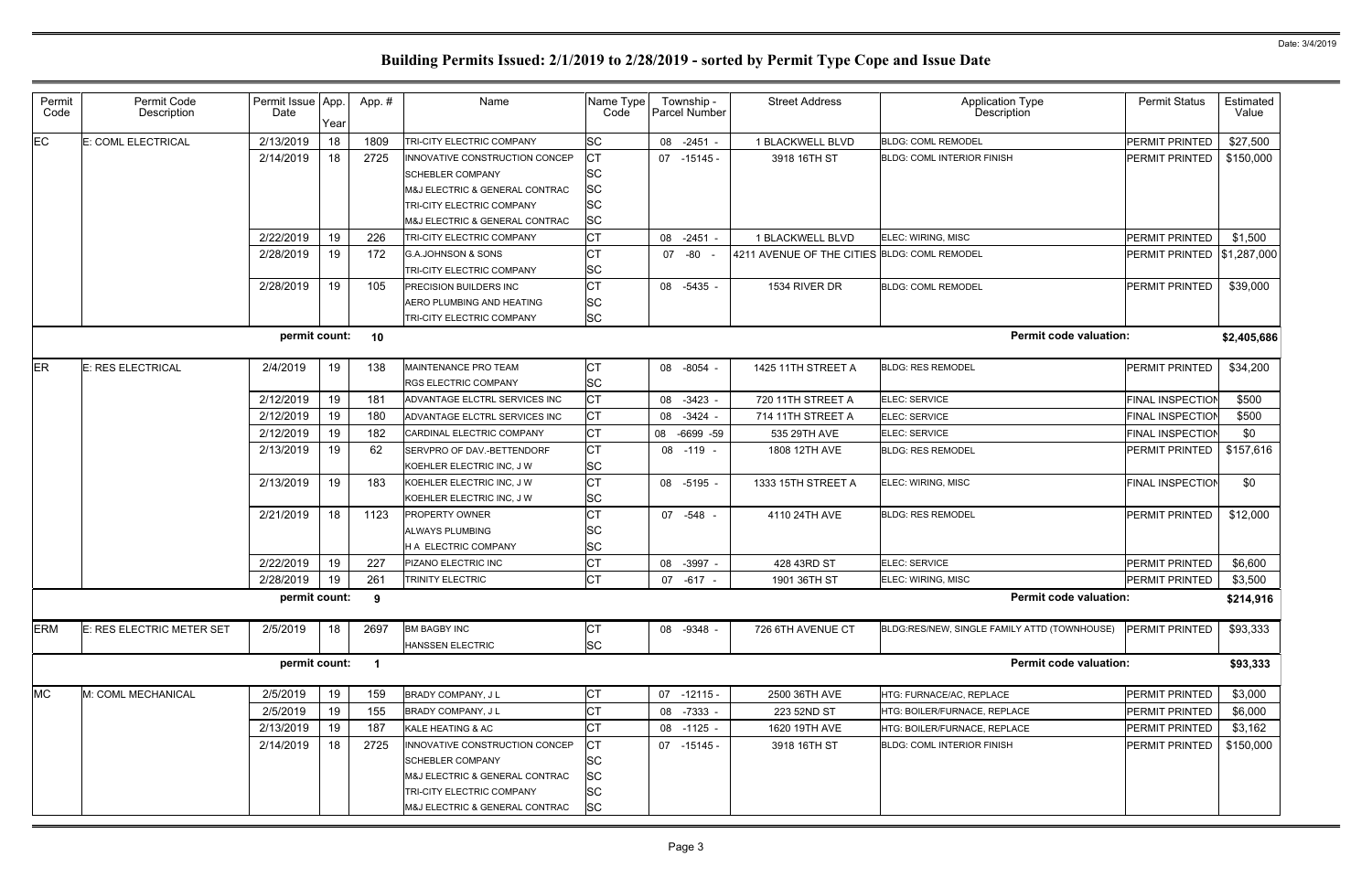| Permit<br>Code | Permit Code<br>Description | Permit Issue App.<br>Date | Year | App.#          | Name                                  | Name Type<br>Code | Township -<br>Parcel Number | <b>Street Address</b>                                | Application Type<br>Description              | <b>Permit Status</b>  | Estimated<br>Value |
|----------------|----------------------------|---------------------------|------|----------------|---------------------------------------|-------------------|-----------------------------|------------------------------------------------------|----------------------------------------------|-----------------------|--------------------|
| <b>MC</b>      | M: COML MECHANICAL         | 2/15/2019                 | 19   | 202            | <b>CRAWFORD HEATING &amp; COOLING</b> | <b>CT</b>         | 08 -5837 -                  | 412 10TH ST                                          | HTG: BOILER/FURNACE, REPLACE                 | PERMIT PRINTED        | \$10,000           |
|                |                            | 2/21/2019                 | 19   | 217            | PRECISION AIR HTG & AC INC            | <b>CT</b>         | 07<br>$-13565 - 1$          | 4500 53RD ST                                         | HTG: FURNACE/AC, REPLACE                     | PERMIT PRINTED        | \$38,910           |
|                |                            | 2/25/2019                 | 19   | 233            | <b>CRAWFORD HEATING &amp; COOLING</b> | <b>CT</b>         | 07<br>-13431 -              | 5304 AVENUE OF THE CITIES HTG: ROOFTOP UNIT, REPLACE |                                              | PERMIT PRINTED        | \$26,000           |
|                |                            | permit count:             |      | $\overline{7}$ |                                       |                   |                             |                                                      | <b>Permit code valuation:</b>                |                       | \$237,072          |
| <b>MR</b>      | M: RES MECHANICAL          | 2/4/2019                  | 19   | 147            | <b>CRAWFORD HEATING &amp; COOLING</b> | <b>CT</b>         | 07 -10655 -                 | 4810 50TH ST                                         | HTG: BOILER/FURNACE, REPLACE                 | <b>PERMIT PRINTED</b> | \$2,135            |
|                |                            | 2/4/2019                  | 19   | 149            | DOUG'S HEATING & AIR COND             | <b>CT</b>         | 07 -1191 -                  | 1510 29TH ST                                         | HTG: BOILER/FURNACE, REPLACE                 | PERMIT PRINTED        | \$3,650            |
|                |                            | 2/4/2019                  | 19   | 145            | KALE HEATING & AC                     | <b>CT</b>         | 07 -12998                   | 2918 28TH AVENUE A                                   | HTG: BOILER/FURNACE, REPLACE                 | PERMIT PRINTED        | \$3,400            |
|                |                            | 2/4/2019                  | 19   | 148            | DOUG'S HEATING & AIR COND             | <b>CT</b>         | $-587 - 1$<br>07            | 1830 35TH ST                                         | HTG: BOILER/FURNACE, REPLACE                 | PERMIT PRINTED        | \$3,998            |
|                |                            | 2/4/2019                  | 19   | 143            | FREED HEATING & AC                    | СT                | 07 -7810 -                  | 3501 15TH STREET A                                   | HTG: BOILER/FURNACE, REPLACE                 | PERMIT PRINTED        | \$3,000            |
|                |                            | 2/4/2019                  | 19   | 146            | <b>BRADY COMPANY, JL</b>              | <b>CT</b>         | 07<br>-9510 -               | 4906 34TH AVE                                        | HTG: BOILER/FURNACE, REPLACE                 | PERMIT PRINTED        | \$1,800            |
|                |                            | 2/4/2019                  | 19   | 150            | DOUG'S HEATING & AIR COND             | <b>CT</b>         | 08<br>-4071 -1              | 825 42ND ST                                          | HTG: BOILER/FURNACE, REPLACE                 | PERMIT PRINTED        | \$3,202            |
|                |                            | 2/4/2019                  | 19   | 144            | DOUG'S HEATING & AIR COND             | <b>CT</b>         | 08<br>$-6817 -2$            | 915 24TH ST                                          | HTG: BOILER/FURNACE. REPLACE                 | PERMIT PRINTED        | \$3,200            |
|                |                            | 2/5/2019                  | 19   | 157            | <b>BRADY COMPANY, JL</b>              | <b>CT</b>         | 07 -14518 -                 | 3414 78TH STREET CT                                  | HTG: BOILER/FURNACE, REPLACE                 | PERMIT PRINTED        | \$3,500            |
|                |                            | 2/5/2019                  | 19   | 156            | <b>BRADY COMPANY, JL</b>              | C <sub>T</sub>    | 08 -1215 -                  | 1519 11TH AVE                                        | HTG: BOILER/FURNACE, REPLACE                 | PERMIT PRINTED        | \$3,000            |
|                |                            | 2/5/2019                  | 19   | 154            | FREED HEATING & AC                    | <b>CT</b>         | 08 -3712 -                  | 2819 9TH AVE                                         | HTG: BOILER/FURNACE, REPLACE                 | PERMIT PRINTED        | \$3,300            |
|                |                            | 2/8/2019                  | 18   | 2627           | HAZELWOOD HOMES INC                   | <b>CT</b>         | 07 -14965 -                 | 4208 33RD AVE                                        | BLDG:RES/NEW, SINGLE FAMILY ATTD (TOWNHOUSE) | PERMIT PRINTED        | \$224,000          |
|                |                            |                           |      |                | DEMARLIE MAINTENANCE                  | SC                |                             |                                                      |                                              |                       |                    |
|                |                            |                           |      |                | VANOPDORP ELECTRIC INC.               | SC                |                             |                                                      |                                              |                       |                    |
|                |                            |                           |      |                | <b>SCHEBLER COMPANY</b>               | <b>SC</b>         |                             |                                                      |                                              |                       |                    |
|                |                            | 2/8/2019                  | 19   | 164            | KALE HEATING & AC                     | СT                | 08 -2552                    | 2004 12TH ST                                         | HTG: BOILER/FURNACE, REPLACE                 | PERMIT PRINTED        | \$4,500            |
|                |                            | 2/8/2019                  | 19   | 165            | TOTAL MAINTENANCE INC                 | <b>CT</b>         | $-8663$<br>08               | 911 51ST ST                                          | HTG: FURNACE/AC, REPLACE                     | PERMIT PRINTED        | \$7,998            |
|                |                            | 2/11/2019                 | 19   | 177            | BRADY COMPANY, J L                    | <b>CT</b>         | 07<br>$-9210 -$             | 4130 28TH AVE                                        | HTG: FURNACE/AC, REPLACE                     | PERMIT PRINTED        | \$0                |
|                |                            | 2/11/2019                 | 19   | 176            | <b>FREED HEATING &amp; AC</b>         | <b>CT</b>         | -7920<br>08                 | 1925 15TH ST                                         | HTG: FURNACE/AC, REPLACE                     | PERMIT PRINTED        | \$2,500            |
|                |                            | 2/11/2019                 | 19   | 175            | FREED HEATING & AC                    | <b>CT</b>         | $-9238 - 9$<br>08           | 2623 1ST STREET CT                                   | HTG: FURNACE/AC, REPLACE                     | PERMIT PRINTED        | \$3,000            |
|                |                            | 2/13/2019                 | 19   | 186            | <b>KALE HEATING &amp; AC</b>          | <b>CT</b>         | 07<br>-13496 -              | 4208 22ND AVE                                        | <b>HTG: AIR CONDITIONING, REPLACE</b>        | PERMIT PRINTED        | \$950              |
|                |                            | 2/13/2019                 | 19   | 190            | <b>FIREPLACES PLUS</b>                | C <sub>T</sub>    | 07 -14773 -                 | 3431 72ND STREET CT                                  | <b>HTG: PREFAB FIREPLACE, INSTALL</b>        | PERMIT PRINTED        | \$990              |
|                |                            | 2/13/2019                 | 19   | 188            | BRADY COMPANY, J L                    | $\sim$<br>י טן    | 08 -669 -                   | 1176 26TH ST                                         | HTG: BOILER/FURNACE, REPLACE                 | PERMIT PRINTED        | \$3,000            |
|                |                            | 2/14/2019                 | 19   | 193            | THOMPSON TIN LLC                      | <b>CT</b>         | 08 -2035 -                  | 1530 18TH STREET A                                   | <b>HTG: BOILER/FURNACE, REPLACE</b>          | PERMIT PRINTED        | \$2,100            |
|                |                            | 2/15/2019                 | 19   | 199            | <b>FAMILY HEATING &amp; COOLING</b>   | <b>CT</b>         | 07 -13139 -                 | 2905 55TH STREET CT                                  | HTG: BOILER/FURNACE, REPLACE                 | PERMIT PRINTED        | \$3,300            |
|                |                            | 2/15/2019                 | 19   | 201            | BRADY COMPANY, J L                    | C <sub>1</sub>    | 07 -13661 -                 | 4815 18TH AVE                                        | <b>HTG: FURNACE/AC. REPLACE</b>              | PERMIT PRINTED        | \$10,000           |
|                |                            | 2/15/2019                 | 19   | 198            | KALE HEATING & AC                     | <b>CT</b>         | 07 -144 -E                  | 813 34TH AVE                                         | <b>HTG: BOILER/FURNACE, REPLACE</b>          | PERMIT PRINTED        | \$4,225            |
|                |                            | 2/15/2019                 | 19   | 200            | KALE HEATING & AC                     | <b>CT</b>         | 07 -7322 -                  | 4522 11TH AVENUE B                                   | HTG: BOILER/FURNACE, REPLACE                 | PERMIT PRINTED        | \$3,700            |
|                |                            | 2/21/2019                 | 19   | 215            | CBC PLUMBING HEATING & AIR LLC        | <b>CT</b>         | 08 -5306 -                  | 1324 7TH AVE                                         | HTG: BOILER/FURNACE, REPLACE                 | PERMIT PRINTED        | \$1,700            |
|                |                            | 2/21/2019                 | 19   | 218            | BRADY COMPANY, J L                    | <b>CT</b>         | 08 -5949 -                  | 826 1/2 5TH AVE                                      | HTG: OTHER, INSTALL/REPLACE                  | PERMIT PRINTED        | \$600              |
|                |                            | 2/21/2019                 | 19   | 214            | BRADY COMPANY, JL                     | <b>CT</b>         | 08 - 844 -                  | 154 RAILROAD AVE                                     | HTG: BOILER/FURNACE, REPLACE                 | PERMIT PRINTED        | \$2,284            |
|                |                            | 2/22/2019                 | 19   | 225            | BRADY COMPANY, J L                    | <b>CT</b>         | 07 -10979 -                 | 2722 18TH STREET C                                   | HTG: BOILER/FURNACE, REPLACE                 | PERMIT PRINTED        | \$5,000            |
|                |                            | 2/22/2019                 | 19   | 223            | FREED HEATING & AC                    | <b>CT</b>         | 07 -6675 -                  | 1300 39TH ST                                         | HTG: FURNACE/AC, REPLACE                     | PERMIT PRINTED        | \$7,800            |
|                |                            | 2/22/2019                 | 19   | 224            | <b>CLINT'S HEATING &amp; AIR LLC</b>  | <b>CT</b>         | 08 -7990 -                  | 808 17TH ST                                          | HTG: BOILER/FURNACE, REPLACE                 | PERMIT PRINTED        | \$12,500           |
|                |                            | 2/25/2019                 | 19   | 234            | <b>BRADY COMPANY, JL</b>              | <b>CT</b>         | 07 -10708 -                 | 1800 47TH STREET CT                                  | HTG: BOILER/FURNACE, REPLACE                 | PERMIT PRINTED        | \$1,900            |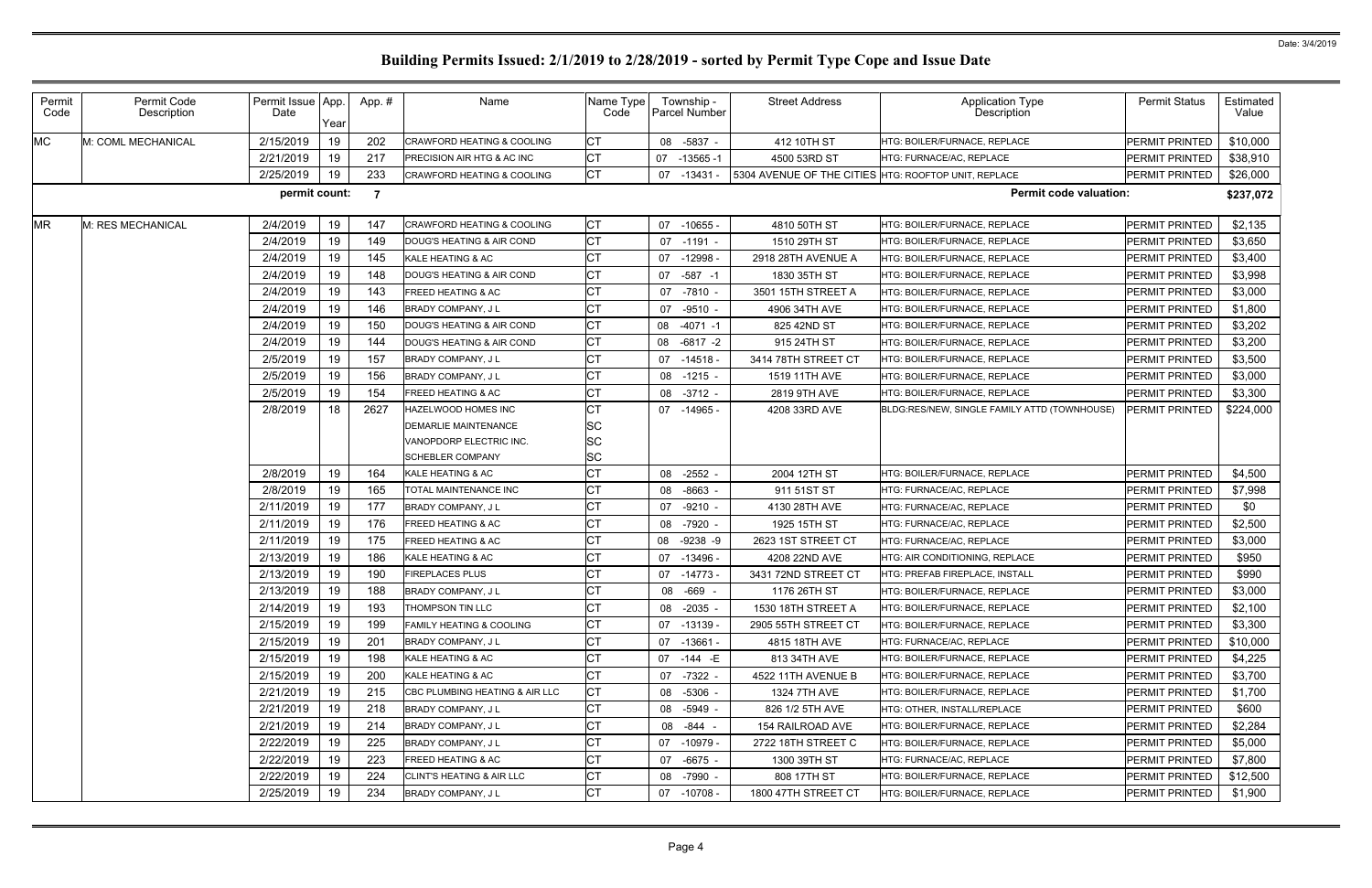| Permit<br>Code   | Permit Code<br>Description   | Permit Issue App.<br>Date | Year | App.#                   | Name                                                                                                                                                       | Name Type<br>Code                        | Township -<br>Parcel Number | <b>Street Address</b>                        | <b>Application Type</b><br><b>Description</b> | <b>Permit Status</b>    | Estimated<br>Value |  |
|------------------|------------------------------|---------------------------|------|-------------------------|------------------------------------------------------------------------------------------------------------------------------------------------------------|------------------------------------------|-----------------------------|----------------------------------------------|-----------------------------------------------|-------------------------|--------------------|--|
| <b>MR</b>        | M: RES MECHANICAL            | 2/25/2019                 | 19   | 229                     | JK PLUMBING AND HEATING LLC                                                                                                                                | СT                                       | 07 -1183 -                  | 1314 29TH ST                                 | HTG: BOILER/FURNACE, REPLACE                  | PERMIT PRINTED          | \$1,200            |  |
|                  |                              | 2/25/2019                 | 19   | 238                     | TOTAL MAINTENANCE INC                                                                                                                                      | СT                                       | 08 -3738                    | 707 27TH ST                                  | HTG: BOILER/FURNACE, REPLACE                  | PERMIT PRINTED          | \$2,564            |  |
|                  |                              | 2/27/2019                 | 19   | 248                     | HEATCO SERVICE COMPANY                                                                                                                                     | СT                                       | 07 -6758                    | 3039 54TH ST                                 | HTG: BOILER/FURNACE, REPLACE                  | PERMIT PRINTED          | \$2,000            |  |
|                  |                              | 2/27/2019                 | 19   | 249                     | HEATCO SERVICE COMPANY                                                                                                                                     | СT                                       | 08 - 1714 -                 | <b>131 4TH AVE</b>                           | HTG: BOILER/FURNACE, REPLACE                  | PERMIT PRINTED          | \$2,900            |  |
|                  |                              | 2/27/2019                 | 19   | 250                     | HEATCO SERVICE COMPANY                                                                                                                                     | СT                                       | 08 -861 -                   | 133 4TH AVE                                  | HTG: BOILER/FURNACE, REPLACE                  | <b>PERMIT PRINTED</b>   | \$2,900            |  |
|                  |                              | 2/27/2019                 | 19   | 251                     | <b>HEATCO SERVICE COMPANY</b>                                                                                                                              | СT                                       | 08 -861 -                   | <b>137 4TH AVE</b>                           | HTG: BOILER/FURNACE, REPLACE                  | PERMIT PRINTED          | \$2,900            |  |
|                  |                              | 2/28/2019                 | 19   | 254                     | TOTAL MAINTENANCE INC                                                                                                                                      | СT                                       | 07 -5752                    | 1859 25TH AVENUE CT                          | HTG: FURNACE/AC, REPLACE                      | PERMIT PRINTED          | \$9,078            |  |
|                  |                              | 2/28/2019                 | 19   | 256                     | CBC PLUMBING HEATING & AIR LLC                                                                                                                             | <b>CT</b>                                | 08 -2767 -                  | 436 48TH ST                                  | HTG: BOILER/FURNACE, REPLACE                  | PERMIT PRINTED          | \$2,500            |  |
|                  |                              | 2/28/2019                 | 19   | 253                     | PETERSEN PLUMBING AND HEATING                                                                                                                              | СT                                       | 08 -5195                    | 1333 15TH STREET A                           | HTG: BOILER/FURNACE, REPLACE                  | PERMIT PRINTED          | \$3,800            |  |
|                  |                              | 2/28/2019                 | 19   | 259                     | TOTAL MAINTENANCE INC                                                                                                                                      | <b>CT</b>                                | 08 -587 -                   | 910 54TH STREET B                            | HTG: FURNACE/AC, REPLACE                      | PERMIT PRINTED          | \$8,553            |  |
|                  |                              | permit count:             |      | 42                      |                                                                                                                                                            |                                          |                             |                                              | <b>Permit code valuation:</b>                 |                         | \$374,627          |  |
| <b>PC</b>        | P: COML PLUMBING             | 2/5/2019                  | 19   | 158                     | ALLISON PLUMBING AND HEATING                                                                                                                               | CT                                       | 07 -14547 -                 | 3901 41ST AVENUE DR                          | PLBG: INSTALLATION, COMMERCIAL                | <b>PERMIT PRINTED</b>   | \$1,000            |  |
|                  |                              | 2/5/2019                  | 18   | 2725                    | INNOVATIVE CONSTRUCTION CONCEP<br><b>SCHEBLER COMPANY</b><br>M&J ELECTRIC & GENERAL CONTRAC<br>TRI-CITY ELECTRIC COMPANY<br>M&J ELECTRIC & GENERAL CONTRAC | СT<br><b>SC</b><br>SC<br>SC<br><b>SC</b> | 07 -15145 -                 | 3918 16TH ST                                 | <b>BLDG: COML INTERIOR FINISH</b>             | PERMIT PRINTED          | \$150,000          |  |
|                  |                              | 2/19/2019                 | 19   | 89                      | TIMBER STONE INC.                                                                                                                                          |                                          | 07 -8601                    | 3637 AVENUE OF THE CITIES BLDG: COML REMODEL |                                               | PERMIT PRINTED          | \$67,000           |  |
|                  |                              |                           |      |                         | KOEHLER ELECTRIC INC, J W                                                                                                                                  | <b>SC</b>                                |                             |                                              |                                               |                         |                    |  |
|                  |                              |                           |      |                         | AERO PLUMBING AND HEATING                                                                                                                                  | <b>SC</b>                                |                             |                                              |                                               |                         |                    |  |
|                  |                              | 2/20/2019                 | 19   | 105                     | <b>PRECISION BUILDERS INC</b><br>AERO PLUMBING AND HEATING<br>TRI-CITY ELECTRIC COMPANY                                                                    | СT<br><b>SC</b><br><b>SC</b>             | 08 -5435 -                  | 1534 RIVER DR                                | <b>BLDG: COML REMODEL</b>                     | PERMIT PRINTED          | \$39,000           |  |
|                  |                              | permit count:             |      | -4                      |                                                                                                                                                            |                                          |                             |                                              | <b>Permit code valuation:</b>                 |                         | \$257,000          |  |
| PCM <sub>6</sub> | P: COML GAS MTR RECONCT (6 M | 2/4/2019                  | 19   | 151                     | ALLISON PLUMBING AND HEATING                                                                                                                               | СT                                       | 07 -14547 -                 | 3901 41ST AVENUE DR                          | PLBG: GAS MTR RECONNECT AFTER 6 MONTHS        | <b>FINAL INSPECTION</b> | \$500              |  |
|                  |                              | 2/25/2019                 | 19   | 236                     | <b>EWERT PLUMBING</b>                                                                                                                                      | <b>CT</b>                                | 08 -8704                    | 1520 7TH ST                                  | PLBG: GAS MTR RECONNECT AFTER 6 MONTHS        | <b>PERMIT PRINTED</b>   | \$1,000            |  |
|                  |                              | permit count:             |      | $\overline{\mathbf{2}}$ |                                                                                                                                                            |                                          |                             |                                              | <b>Permit code valuation:</b>                 |                         | \$1,500            |  |
| PCR <sub>6</sub> | P: RES GAS MTR RECONCT (6 MC | 2/8/2019                  | 19   | 169                     | ALL ACTION PLUMBING                                                                                                                                        | CT                                       | 08 -5949 -                  | 826 1/2 5TH AVE                              | PLBG: GAS MTR RECONNECT AFTER 6 MONTHS        | <b>PERMIT PRINTED</b>   | \$500              |  |
|                  |                              | 2/20/2019                 | 19   | 209                     | RIVER BEND PLUMBING SERVICES L                                                                                                                             | <b>CT</b>                                | 07 -7915 -                  | 3209 15TH AVE                                | PLBG: GAS MTR RECONNECT AFTER 6 MONTHS        | PERMIT PRINTED          | \$475              |  |
|                  |                              | 2/28/2019                 | 19   | 255                     | PETERSEN PLUMBING AND HEATING                                                                                                                              | <b>CT</b>                                | 08 -5195 -                  | 1333 15TH STREET A                           | HTG: GAS MTR RECONNECT AFTER 6 MONTHS         | PERMIT PRINTED          | \$500              |  |
|                  |                              | permit count:             |      | $\boldsymbol{3}$        |                                                                                                                                                            |                                          |                             |                                              | <b>Permit code valuation:</b>                 |                         | \$1,475            |  |
| <b>PCWH</b>      | P: COML WATER HEATER         | 2/25/2019                 | 19   | 240                     | <b>BLONDELL PLUMBING SERVICES</b>                                                                                                                          | <b>CT</b>                                | 08 -2832 -                  | 2130 5TH AVE                                 | PLBG: WATER HEATER                            | <b>PERMIT PRINTED</b>   | \$1,100            |  |
|                  |                              | permit count:             |      | $\overline{\mathbf{1}}$ |                                                                                                                                                            |                                          |                             |                                              | <b>Permit code valuation:</b><br>\$1,100      |                         |                    |  |
| <b>PCWS</b>      | P: CITY WATER/SEWER          | 2/11/2019                 | 19   | 174                     | HOMETOWN PLUMBING & HEATING CO                                                                                                                             | Iст                                      | 07 -11822 -                 | 3620 32ND AVE                                | PLBG: SEWER REPAIR                            | PERMIT PRINTED          | \$1,500            |  |
|                  |                              | permit count:             |      | $\overline{\mathbf{1}}$ |                                                                                                                                                            |                                          |                             |                                              | <b>Permit code valuation:</b>                 |                         | \$1,500            |  |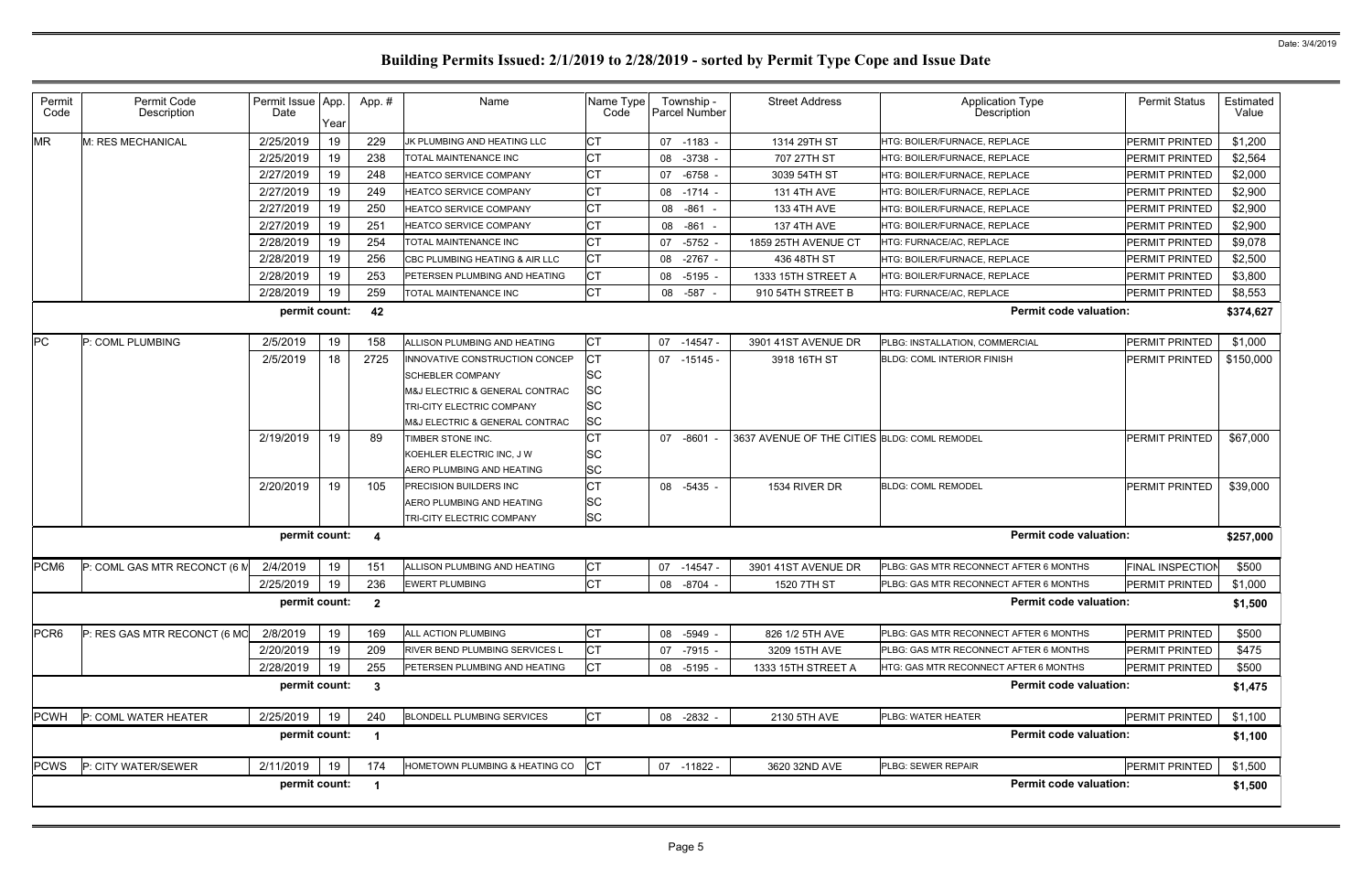| Permit<br>Code                                                  | Permit Code<br>Description | Permit Issue App.<br>Date | Year | App.#                   | Name                                                                          | Name Type<br>Code                   | Township -<br>Parcel Number | <b>Street Address</b> | <b>Application Type</b><br>Description                 | <b>Permit Status</b>  | Estimated<br>Value |  |
|-----------------------------------------------------------------|----------------------------|---------------------------|------|-------------------------|-------------------------------------------------------------------------------|-------------------------------------|-----------------------------|-----------------------|--------------------------------------------------------|-----------------------|--------------------|--|
| <b>PFS</b>                                                      | P: FIRE SERVICE            | 2/14/2019                 | 19   | 194                     | TRI-STATE FIRE CONTROL INC.                                                   | Iст                                 | $07 - 15145 -$              | 3918 16TH ST          | PLBG: FIRE SERVICE                                     | PERMIT PRINTED        | \$1,300            |  |
| permit count:<br><b>Permit code valuation:</b><br>\$1,300<br>-1 |                            |                           |      |                         |                                                                               |                                     |                             |                       |                                                        |                       |                    |  |
| PGR                                                             | P: RES GAS PIPING          | 2/20/2019                 | 19   | 208                     | RIVER BEND PLUMBING SERVICES L                                                | <b>CT</b>                           | 08 -906 -                   | 149 6TH AVE           | PLBG: GAS PIPING                                       | PERMIT PRINTED        | \$375              |  |
|                                                                 |                            | permit count:             |      | $\overline{\mathbf{1}}$ |                                                                               |                                     |                             |                       | <b>Permit code valuation:</b>                          |                       | \$375              |  |
| <b>PR</b>                                                       | P: RES PLUMBING            | 2/19/2019                 | 19   | 206                     | CRAWFORD COMPANY                                                              | <b>CT</b>                           | 07 -5818 -                  | 4504 21ST AVE         | PLBG: WATER SERVICE REPLACEMENT                        | PERMIT PRINTED        | \$2,000            |  |
|                                                                 |                            | 2/19/2019                 | 19   | 205                     | <b>BRADY COMPANY, JL</b>                                                      | <b>CT</b>                           | 08 -2934                    | 1006 17TH AVE         | PLBG: SEWER REPAIR                                     | PERMIT PRINTED        | \$1,500            |  |
|                                                                 |                            | 2/19/2019                 | 19   | 204                     | RIVER BEND PLUMBING SERVICES L                                                | <b>CT</b>                           | 08 -6678                    | 2944 11TH AVENUE C    | PLBG: SEWER REPAIR                                     | PERMIT PRINTED        | \$850              |  |
|                                                                 |                            | 2/21/2019                 | 19   | 111                     | <b>WINN BUILD</b><br>PETERSEN PLUMBING AND HEATING<br>ROCK RIVER ELECTRIC INC | <b>CT</b><br><b>SC</b><br><b>SC</b> | 07 -6767 -                  | 2809 26TH ST          | <b>BLDG: RES MAINTENANCE/REPAIR</b>                    | PERMIT PRINTED        | \$36,800           |  |
|                                                                 |                            | 2/21/2019                 | 19   | 221                     | HOMETOWN PLUMBING AND HEATING                                                 | СT                                  | 08 -1126 -                  | 1624 19TH AVE         | PLBG: WATER SERVICE REPLACEMENT                        | PERMIT PRINTED        | \$3,465            |  |
|                                                                 |                            | 2/25/2019                 | 19   | 230                     | PETERSEN PLUMBING AND HEATING                                                 | <b>CT</b>                           | -5661<br>07                 | 2420 44TH ST          | PLBG: SEWER REPAIR                                     | PERMIT PRINTED        | \$1,500            |  |
|                                                                 |                            | 2/25/2019                 | 19   | 231                     | PETERSEN PLUMBING AND HEATING                                                 | <b>CT</b>                           | 07 -617 -                   | 1901 36TH ST          | PLBG: INSTALLATION, RESIDENTIAL                        | PERMIT PRINTED        | \$2,000            |  |
|                                                                 |                            | 2/25/2019                 | 19   | 235                     | <b>CRAWFORD COMPANY</b>                                                       | <b>CT</b>                           | 08 -1801                    | 5204 8TH AVE          | PLBG: INSTALLATION, RESIDENTIAL                        | <b>PERMIT PRINTED</b> | \$1,000            |  |
|                                                                 |                            | 2/25/2019                 | 19   | 241                     | <b>BLONDELL PLUMBING SERVICES</b>                                             | СT                                  | 08 -3154                    | 1816 3RD ST           | PLBG: SEWER REPAIR                                     | PERMIT PRINTED        | \$0                |  |
|                                                                 |                            | 2/25/2019                 | 19   | 237                     | PETERSEN PLUMBING AND HEATING                                                 | <b>CT</b>                           | $-3660$<br>08               | 1637 13TH AVE         | PLBG: SEWER REPAIR                                     | PERMIT PRINTED        | \$1,200            |  |
|                                                                 |                            | 2/25/2019                 | 19   | 8                       | PROPERTY OWNER<br>WATSON PLUMBING AND MECHANICAL                              | CT<br>SC                            | 08<br>-6871 -1              | 2609 16TH ST          | <b>BLDG: RES MAINTENANCE/REPAIR</b>                    | PERMIT PRINTED        | \$16,000           |  |
|                                                                 |                            | 2/27/2019                 | 19   | 245                     | LANDEROS AND SONS CONSTRUCTION<br>A+ PLUMBING                                 | IСT<br><b>SC</b>                    | 08 -908 -                   | 161 6TH AVE           | <b>BLDG: RES REMODEL</b>                               | PERMIT PRINTED        | \$3,100            |  |
|                                                                 |                            | permit count:             |      | 12                      |                                                                               |                                     |                             |                       | <b>Permit code valuation:</b>                          |                       | \$69,415           |  |
| <b>PRWH</b>                                                     | P: RES WATER HEATER        | 2/1/2019                  | 19   | 141                     | <b>BECKER &amp; BECKER</b>                                                    | <b>CT</b>                           | 08 -8782                    | 905 32ND AVENUE CT    | PLBG: WATER HEATER                                     | PERMIT PRINTED        | \$1,000            |  |
|                                                                 |                            | 2/8/2019                  | 19   | 168                     | BRADY COMPANY, J L                                                            | <b>CT</b>                           | $-228$<br>07                | 3650 41ST ST          | PLBG: WATER HEATER                                     | PERMIT PRINTED        | \$10,000           |  |
|                                                                 |                            | 2/8/2019                  | 19   | 167                     | <b>ERICKSON PLUMBING</b>                                                      | <b>CT</b>                           | $-567$<br>07                | 4319 17TH AVE         | PLBG: WATER HEATER                                     | PERMIT PRINTED        | \$1,800            |  |
|                                                                 |                            | 2/8/2019                  | 19   | 166                     | TOTAL MAINTENANCE INC                                                         | <b>CT</b>                           | 08 -7888                    | 1910 15TH ST          | PLBG: WATER HEATER                                     | PERMIT PRINTED        | \$1,425            |  |
|                                                                 |                            | 2/13/2019                 | 19   | 189                     | TOTAL MAINTENANCE INC                                                         | <b>CT</b>                           | 07 -13964                   | 3703 75TH STREET CT   | PLBG: WATER HEATER                                     | PERMIT PRINTED        | \$509              |  |
|                                                                 |                            | 2/21/2019                 | 19   | 220                     | BRADY COMPANY, J L                                                            | СT                                  | 08 - 844 -                  | 154 RAILROAD AVE      | PLBG: WATER HEATER                                     | PERMIT PRINTED        | \$1,000            |  |
|                                                                 |                            | 2/22/2019                 | 19   | 222                     | TOTAL MAINTENANCE INC                                                         | <b>CT</b>                           | 08 -7005 -                  | 5121 7TH AVE          | PLBG: WATER HEATER                                     | PERMIT PRINTED        | \$1,365            |  |
|                                                                 |                            | 2/25/2019                 | 19   | 239                     | BLONDELL PLUMBING SERVICES                                                    | <b>CT</b>                           | -6978 -1<br>08              | 1860 25TH AVE         | PLBG: WATER HEATER                                     | PERMIT PRINTED        | \$1,000            |  |
|                                                                 |                            | 2/28/2019                 | 19   | 258                     | TOTAL MAINTENANCE INC                                                         | <b>CT</b>                           | 08 -1861 -                  | 1621 21ST AVE         | PLBG: WATER HEATER                                     | PERMIT PRINTED        | \$1,543            |  |
|                                                                 |                            | permit count:             |      | 9                       |                                                                               |                                     |                             |                       | <b>Permit code valuation:</b>                          |                       | \$19,642           |  |
| <b>SIGN</b>                                                     | <b>B: SIGN</b>             | 2/4/2019                  | 19   | 153                     | DOYLE SIGNS INC                                                               | <b>CT</b>                           | 07 -80 -                    |                       | 4211 AVENUE OF THE CITIES BLDG: RES MAINTENANCE/REPAIR | PERMIT PRINTED        | \$11,500           |  |
|                                                                 |                            | 2/19/2019                 | 19   | 207                     | ALLEN SIGN COMPANY                                                            | <b>CT</b>                           | 07 -14946 -                 | 4701 41ST ST          | <b>BLDG: SIGN</b>                                      | PERMIT PRINTED        | \$1,755            |  |
|                                                                 |                            | 2/20/2019                 | 19   | 212                     | PROPERTY OWNER                                                                | <b>CT</b>                           | 08 -8264 -                  | 1810 5TH AVE          | <b>BLDG: SIGN</b>                                      | PERMIT PRINTED        | \$750              |  |
|                                                                 |                            | permit count:             |      | $\overline{\mathbf{3}}$ |                                                                               |                                     |                             |                       | <b>Permit code valuation:</b>                          |                       | \$14,005           |  |
| <b>WGAR</b>                                                     | <b>B: WRECK GARAGE</b>     | 2/21/2019                 | 19   | 216                     | COOPMAN TRUCKING & EXCAVATING                                                 | <b>CT</b>                           | 08 -7383 -                  | 2334 5TH ST           | <b>WRECK: GARAGE/CARPORT</b>                           | PERMIT PRINTED        | \$2,300            |  |